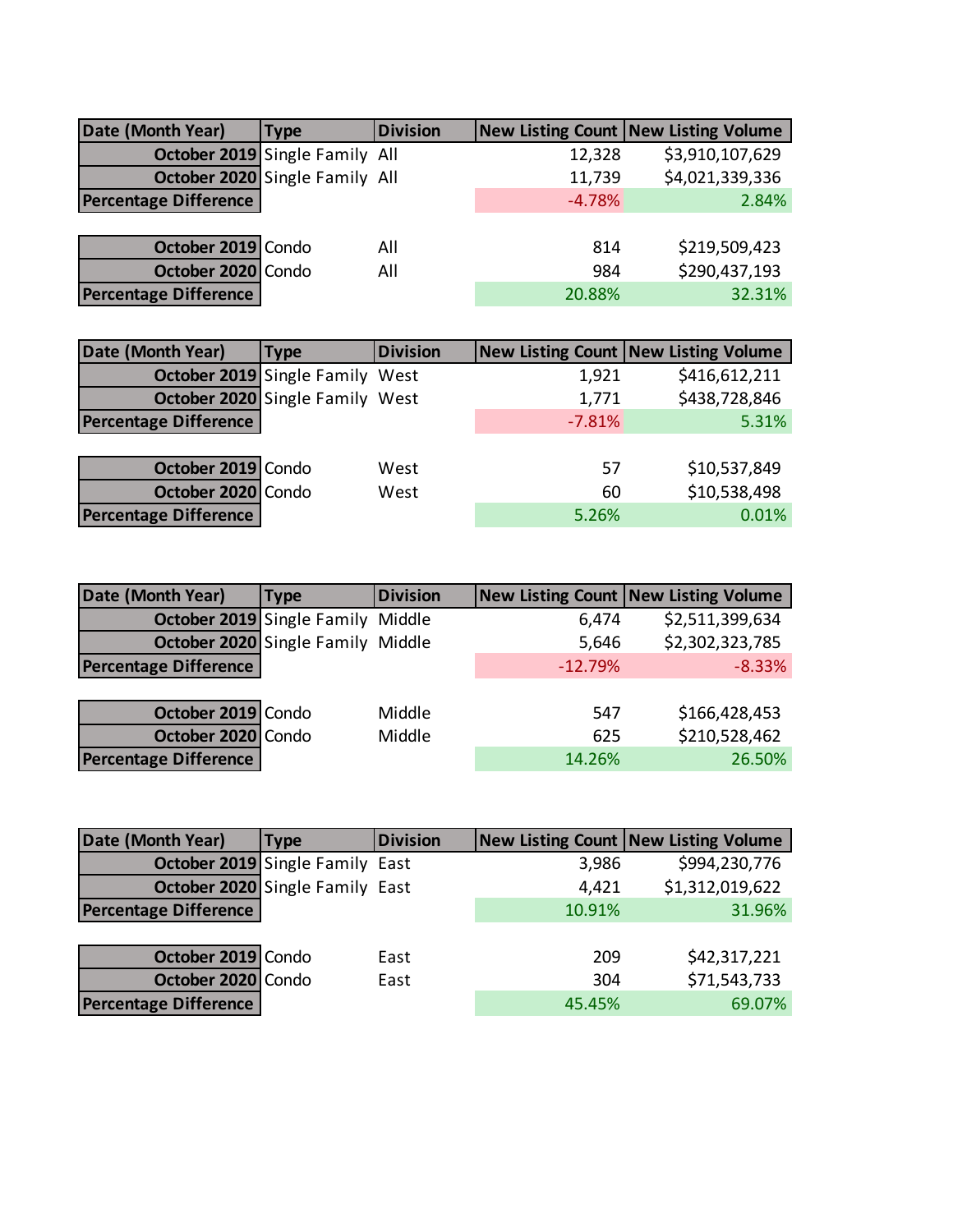|           | Active Listing Count Active Listing Volume Average Listing Price |           | Median Listing Price        |
|-----------|------------------------------------------------------------------|-----------|-----------------------------|
| 47,964    | \$18,661,506,589                                                 | \$389,650 | \$199,805                   |
| 34,794    | \$15,180,478,925                                                 | \$436,911 | \$325,000                   |
| $-27.46%$ | $-18.65%$                                                        | 12.13%    | 62.66%                      |
|           |                                                                  |           |                             |
| 2,764     | \$892,602,566                                                    | \$322,939 | \$254,900                   |
| 2,452     | \$910,479,570                                                    | \$371,321 | \$280,588                   |
| $-11.29%$ | 2.00%                                                            | 14.98%    | 10.08%                      |
|           |                                                                  |           | <b>Oc</b>                   |
|           |                                                                  |           |                             |
|           | Active Listing Count Active Listing Volume Average Listing Price |           | <b>Median Listing Price</b> |
| 5,208     | \$1,355,311,841                                                  | \$260,237 | \$179,000                   |
| 3,571     | \$1,037,521,253                                                  | \$290,541 | \$214,900                   |
| $-31.43%$ | $-23.45%$                                                        | 11.64%    | 20.06%                      |
|           |                                                                  |           |                             |
| 119       | \$22,179,449                                                     | \$186,382 | \$169,500                   |
| 126       | \$29,962,897                                                     | \$237,801 | \$199,900                   |

|           | Active Listing Count Active Listing Volume Average Listing Price |           | <b>Median Listing Price</b> |
|-----------|------------------------------------------------------------------|-----------|-----------------------------|
| 32,705    | \$14,103,054,205                                                 | \$432,052 | \$329,900                   |
| 26,146    | \$12,131,301,848                                                 | \$464,783 | \$346,900                   |
| $-20.06%$ | $-13.98%$                                                        | 7.58%     | 5.15%                       |
|           |                                                                  |           |                             |
| 2,133     | \$731,585,227                                                    | \$342,984 | \$267,300                   |
| 1,885     | \$723,102,178                                                    | \$383,609 | \$289,900                   |
| $-11.63%$ | $-1.16%$                                                         | 11.84%    | 8.45%                       |

## October 2020 East Division(G

|           | Active Listing Count Active Listing Volume Average Listing Price |           | <b>Median Listing Price</b> |
|-----------|------------------------------------------------------------------|-----------|-----------------------------|
| 10,300    | \$3,278,749,309                                                  | \$318,573 | \$239,900                   |
| 5,310     | \$2,090,763,708                                                  | \$394,112 | \$285,000                   |
| $-48.45%$ | $-36.23%$                                                        | 23.71%    | 18.80%                      |
|           |                                                                  |           |                             |
| 518       | \$140,185,290                                                    | \$270,628 | \$217,300                   |
| 453       | \$159,521,361                                                    | \$352,144 | \$249,900                   |
| $-12.55%$ | 13.79%                                                           | 30.12%    | 15.00%                      |
|           |                                                                  |           |                             |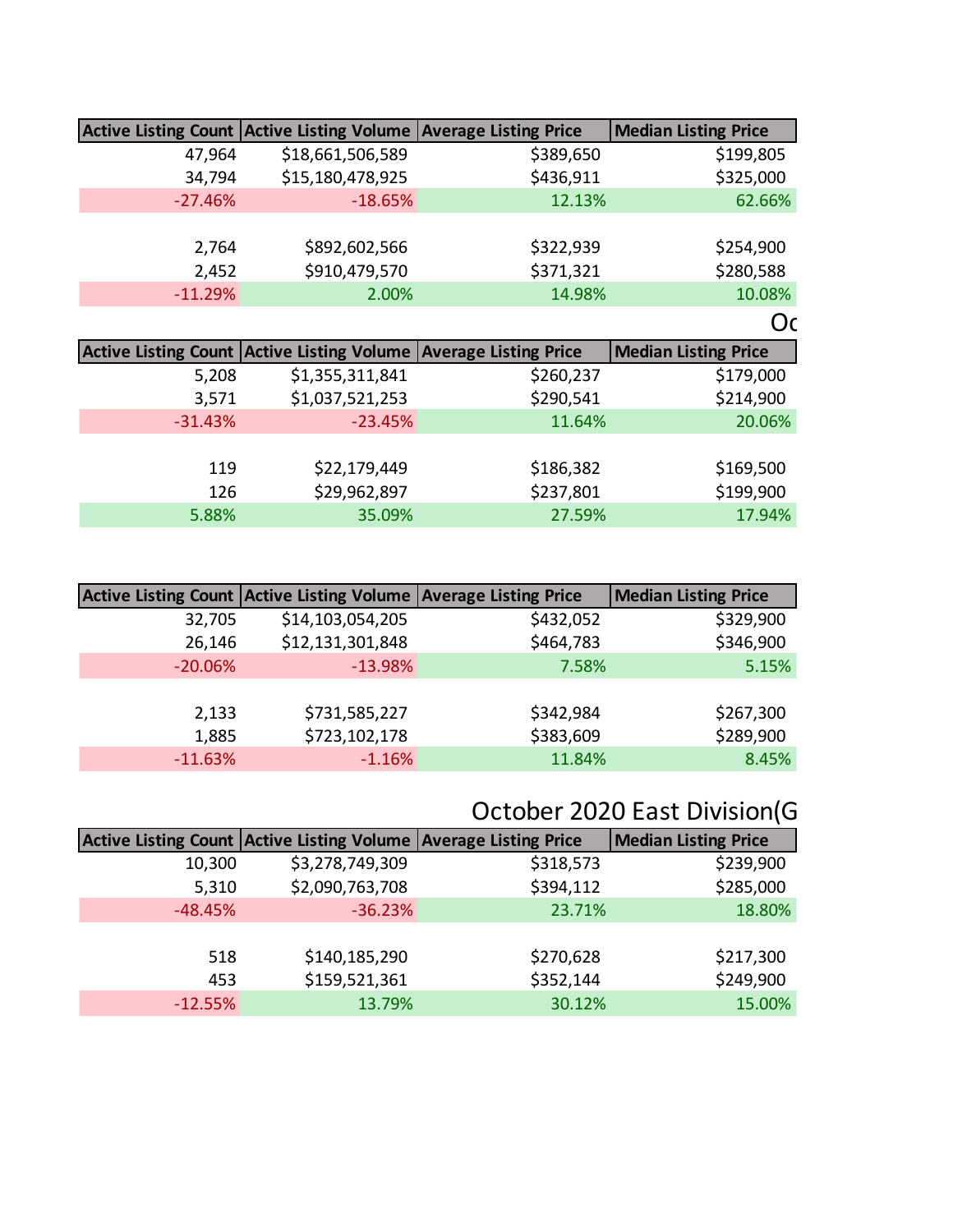### October 2020 All Divisions Housing Statistics

| Average Listing Price per Sq. Ft.   Median Listing Price per Sq. Ft.   New Pending Sales Count |        |        |
|------------------------------------------------------------------------------------------------|--------|--------|
| \$151                                                                                          | \$136  | 12,145 |
| \$166                                                                                          | \$145  | 13,675 |
| 9.93%                                                                                          | 6.62%  | 12.60% |
|                                                                                                |        |        |
| \$218                                                                                          | \$169  | 895    |
| \$253                                                                                          | \$201  | 1,081  |
| 16.06%                                                                                         | 18.93% | 20.78% |

:tober 2020 West Division(Memphis, Reelfoot, Central West, Tenness

| Average Listing Price per Sq. Ft.   Median Listing Price per Sq. Ft.   New Pending Sales Count |           |
|------------------------------------------------------------------------------------------------|-----------|
| \$79                                                                                           | 1,693     |
| \$83                                                                                           | 1,340     |
| 5.06%                                                                                          | $-20.85%$ |
|                                                                                                |           |
| \$118                                                                                          | 31.00     |
| \$84                                                                                           | \$47      |
| $-28.81%$                                                                                      | 51.61%    |
|                                                                                                |           |

#### October 2020 Middle Division(Upper Cumblerland and RealTrac

| Average Listing Price per Sq. Ft.   Median Listing Price per Sq. Ft.   New Pending Sales Count |        |        |
|------------------------------------------------------------------------------------------------|--------|--------|
| \$163                                                                                          | \$144  | 6,555  |
| \$172                                                                                          | \$149  | 7,635  |
| 5.52%                                                                                          | 3.47%  | 16.48% |
|                                                                                                |        |        |
| \$232                                                                                          | \$175  | 592    |
| \$263                                                                                          | \$204  | 734    |
| 13.36%                                                                                         | 16.57% | 23.99% |
|                                                                                                |        |        |

### reat Smoky Mountains, Greater Chattanooga, Knoxville, Lakeway, Riv

| Average Listing Price per Sq. Ft.   Median Listing Price per Sq. Ft.   New Pending Sales Count |        |        |
|------------------------------------------------------------------------------------------------|--------|--------|
| \$126                                                                                          | \$113  | 3,931  |
| \$152                                                                                          | \$131  | 4,792  |
| 20.63%                                                                                         | 15.93% | 21.90% |
|                                                                                                |        |        |
| \$162                                                                                          | \$137  | 272    |
| \$209                                                                                          | \$175  | \$303  |
| 29.01%                                                                                         | 27.74% | 11.40% |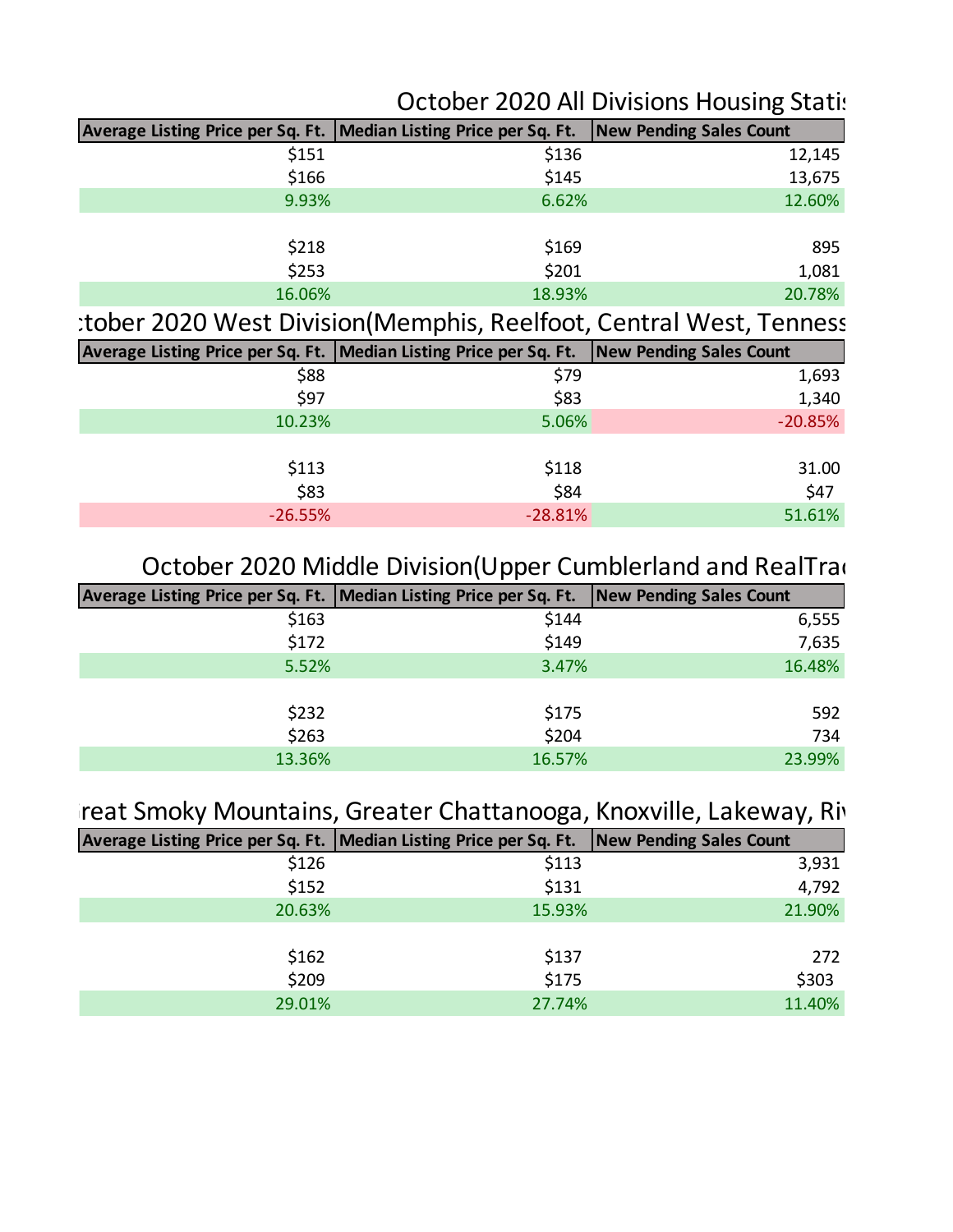| stics                                          |         |                             |
|------------------------------------------------|---------|-----------------------------|
| New Pending Sales Volume   Pending Sales Count |         | <b>Pending Sales Volume</b> |
| \$3,497,068,345                                | 7,059   | \$1,798,389,647             |
| \$4,568,422,124                                | 16,825  | \$5,507,712,845             |
| 30.64%                                         | 138.35% | 206.26%                     |
|                                                |         |                             |
| \$216,445,010                                  | 476     | \$122,432,755               |
| \$278,936,184                                  | 1,327   | \$346,597,201               |
| 28.87%                                         | 178.78% | 183.09%                     |
|                                                |         |                             |

## see Valley MLS's) Housing Statistics

| <b>New Pending Sales Volume</b> | <b>Pending Sales Count</b> | <b>Pending Sales Volume</b> |
|---------------------------------|----------------------------|-----------------------------|
| \$343,260,911                   | 1,737                      | \$367,033,476               |
| \$306,088,220                   | 2,058                      | 463,370,721                 |
| $-10.83%$                       | 18.48%                     | 26.25%                      |
|                                 |                            |                             |
| \$5,022,450                     | 21                         | \$3,733,400                 |
| \$8.724,650                     | \$47                       | \$8,704,150                 |
| #VALUE!                         | 123.81%                    | 133.14%                     |

# cs MLS's) Housing Statistics

| <b>New Pending Sales Volume</b> | <b>Pending Sales Count</b> | <b>Pending Sales Volume</b> |
|---------------------------------|----------------------------|-----------------------------|
| \$2,224,350,139                 | 967                        | \$331,667,731               |
| \$2,938,726,428                 | 6,916                      | \$2,760,774,329             |
| 32.12%                          | 615.20%                    | 732.39%                     |
|                                 |                            |                             |
| \$156,670,490                   | \$108                      | \$34,754,104                |
| \$198,919,610                   | \$753                      | \$207,353,913               |
| 26.97%                          | 597.22%                    | 496.63%                     |

## ver Counties, and Tennessee Virginia MLS's) Housing Stat

| <b>New Pending Sales Volume</b> | <b>Pending Sales Count</b> | <b>Pending Sales Volume</b> |
|---------------------------------|----------------------------|-----------------------------|
| \$935,447,495                   | 4,396                      | \$1,107,140,021             |
| \$1,347,830,615                 | 7,928                      | \$2,304,249,284             |
| 44.08%                          | 80.35%                     | 108.13%                     |
|                                 |                            |                             |
| \$54,752,070                    | \$347                      | \$83,845,711                |
| \$72,055,124                    | \$530                      | \$131,315,458               |
| 31.60%                          | 52.74%                     | 56.62%                      |
|                                 |                            |                             |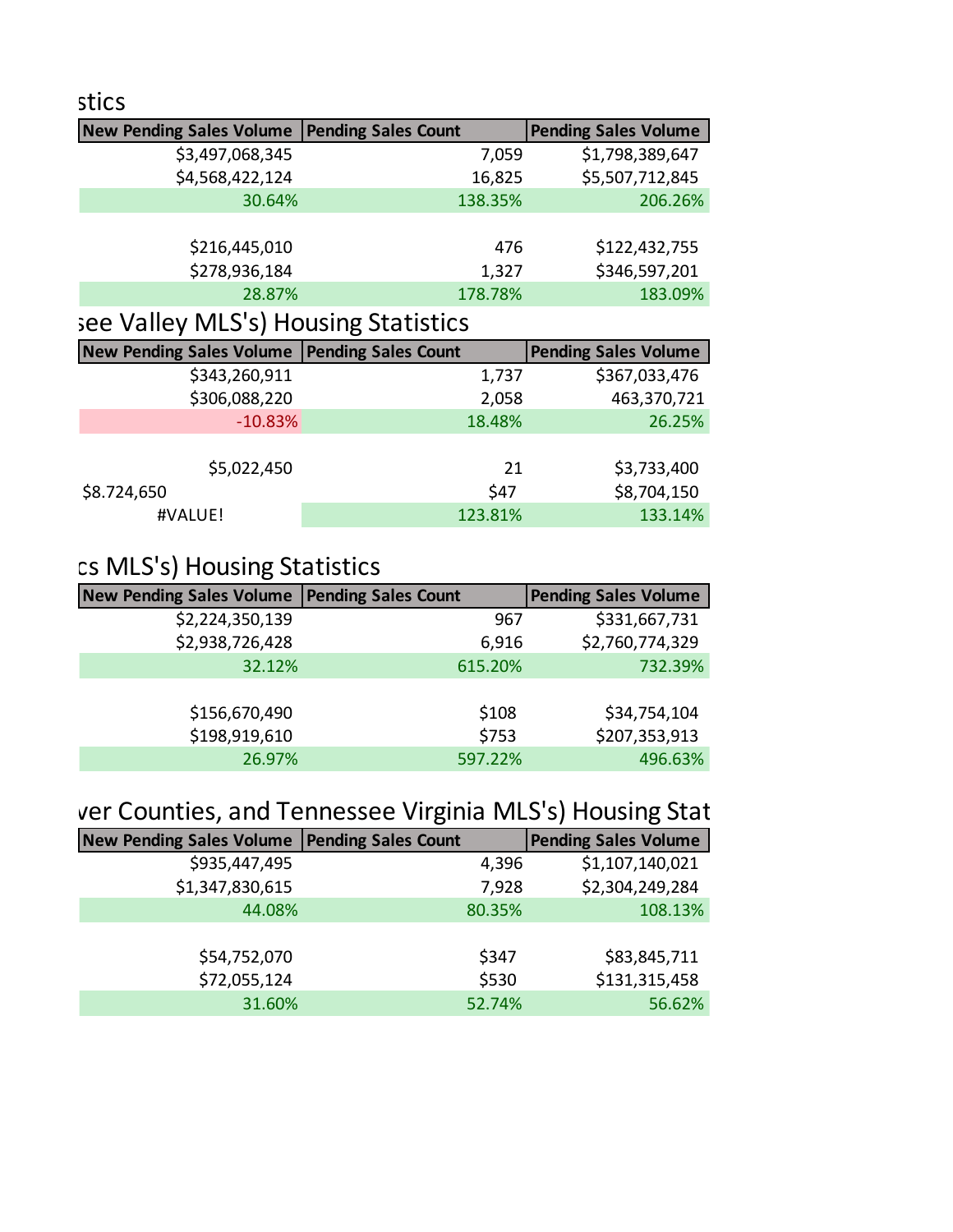| <b>Closed Sales Count</b> | Closed Sales Volume Average Sales Price   Median Sales Price |           |           |
|---------------------------|--------------------------------------------------------------|-----------|-----------|
| 9,358                     | \$2,588,162,897                                              | \$276,572 | \$231,640 |
| 9,478                     | \$3,092,983,295                                              | \$326,333 | \$268,000 |
| 1.28%                     | 19.50%                                                       | 17.99%    | 15.70%    |
|                           |                                                              |           |           |
| 775                       | \$187,252,548                                                | \$241,616 | \$210,000 |
| 734                       | \$183,831,810                                                | \$250,452 | \$225,000 |
| $-5.29%$                  | $-1.83%$                                                     | 3.66%     | 7.14%     |
|                           |                                                              |           |           |

| <b>Closed Sales Count</b> | <b>Closed Sales Volume</b> | <b>Average Sales Price   Median Sales Price</b> |           |
|---------------------------|----------------------------|-------------------------------------------------|-----------|
| 1,541                     | \$318,580,716              | \$206,736                                       | \$169,000 |
| 1,459                     | \$363,529,749              | \$249,164                                       | \$209,000 |
| $-5.32%$                  | 14.11%                     | 20.52%                                          | 23.67%    |
|                           |                            |                                                 |           |
| 62                        | \$9,720,610                | \$156,784                                       | \$144,500 |
| \$56                      | \$10,645,475               | \$190,098                                       | \$173,450 |
| $-9.68%$                  | 9.51%                      | 21.25%                                          | 20.03%    |
|                           |                            |                                                 |           |

| <b>Closed Sales Count</b> | <b>Closed Sales Volume</b> | <b>Average Sales Price   Median Sales Price</b> |           |
|---------------------------|----------------------------|-------------------------------------------------|-----------|
| 4,490                     | \$1,507,238,691            | \$335,688                                       | \$273,500 |
| 4,448                     | \$1,719,543,281            | \$386,588                                       | \$307,000 |
| $-0.94%$                  | 14.09%                     | 15.16%                                          | 12.25%    |
|                           |                            |                                                 |           |
| \$482                     | \$132,103,466              | \$274,074                                       | \$235,000 |
| \$441                     | \$122,253,838              | \$277,220                                       | \$242,000 |
| $-8.51%$                  | $-7.46%$                   | 1.15%                                           | 2.98%     |

#### **Distics**

| <b>Closed Sales Count</b> | Closed Sales Volume   Average Sales Price   Median Sales Price |           |           |
|---------------------------|----------------------------------------------------------------|-----------|-----------|
| 3,366                     | \$769,602,390                                                  | \$228,640 | \$195,000 |
| 3,749                     | \$1,063,207,126                                                | \$283,598 | \$240,000 |
| 11.38%                    | 38.15%                                                         | 24.04%    | 23.08%    |
|                           |                                                                |           |           |
| \$232                     | \$45,578,472                                                   | \$196,459 | \$174,450 |
| \$249                     | \$53,793,798                                                   | \$216,039 | \$178,900 |
| 7.33%                     | 18.02%                                                         | 9.97%     | 2.55%     |
|                           |                                                                |           |           |